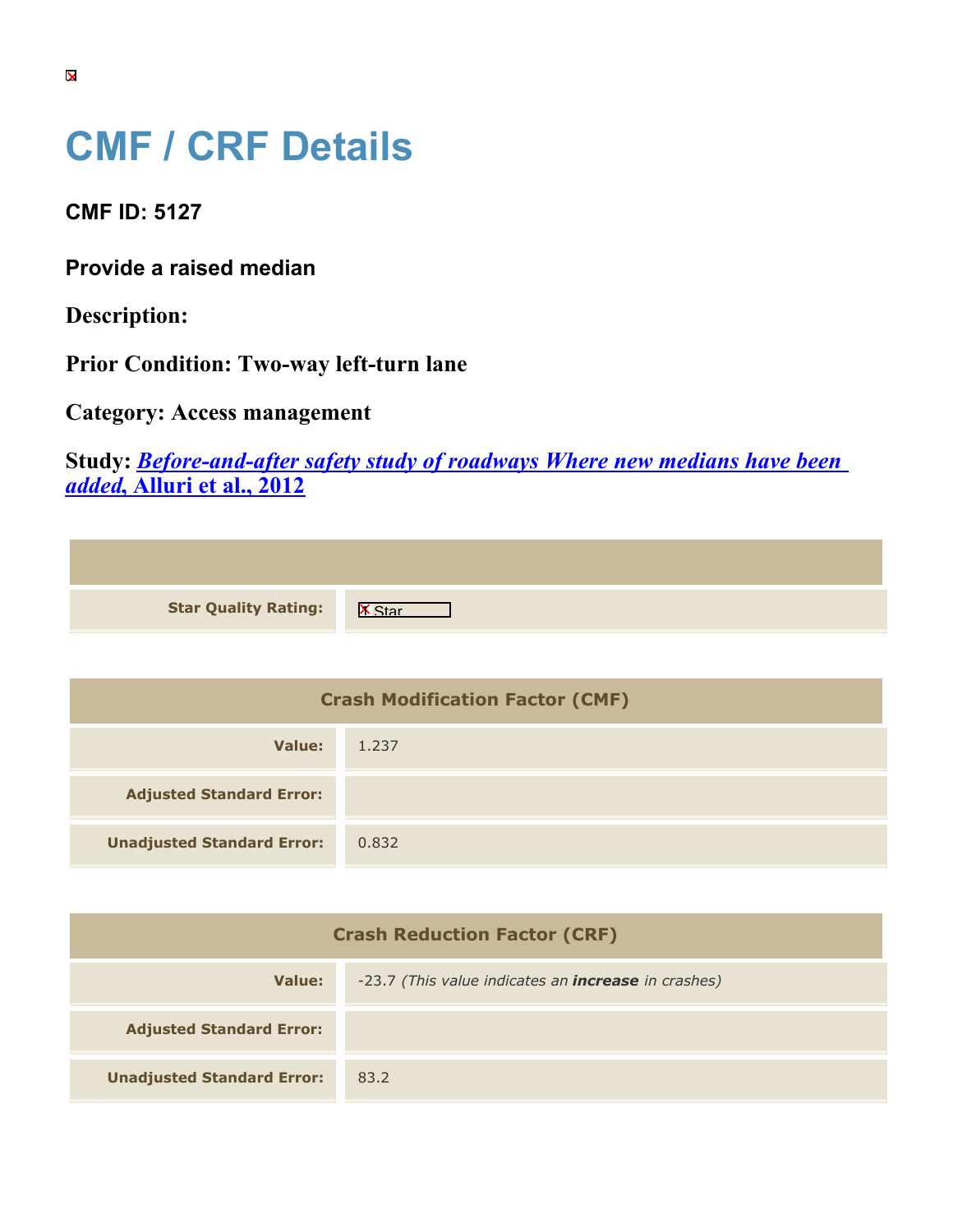| <b>Applicability</b>                    |                          |
|-----------------------------------------|--------------------------|
| <b>Crash Type:</b>                      | Vehicle/pedestrian       |
| <b>Crash Severity:</b>                  | All                      |
| <b>Roadway Types:</b>                   | Principal Arterial Other |
| <b>Number of Lanes:</b>                 | $4$ to $6$               |
| <b>Road Division Type:</b>              | Divided by TWLTL         |
| <b>Speed Limit:</b>                     |                          |
| <b>Area Type:</b>                       | Urban and suburban       |
| <b>Traffic Volume:</b>                  |                          |
| <b>Time of Day:</b>                     | All                      |
| If countermeasure is intersection-based |                          |
| <b>Intersection Type:</b>               |                          |
| <b>Intersection Geometry:</b>           |                          |

| <b>Development Details</b>       |                |
|----------------------------------|----------------|
| <b>Date Range of Data Used:</b>  | 2003 to 2010   |
| <b>Municipality:</b>             |                |
| State:                           | FL.            |
| <b>Country:</b>                  | <b>USA</b>     |
| <b>Type of Methodology Used:</b> | $\overline{3}$ |

**Traffic Control:**

**Major Road Traffic Volume:**

**Minor Road Traffic Volume:**